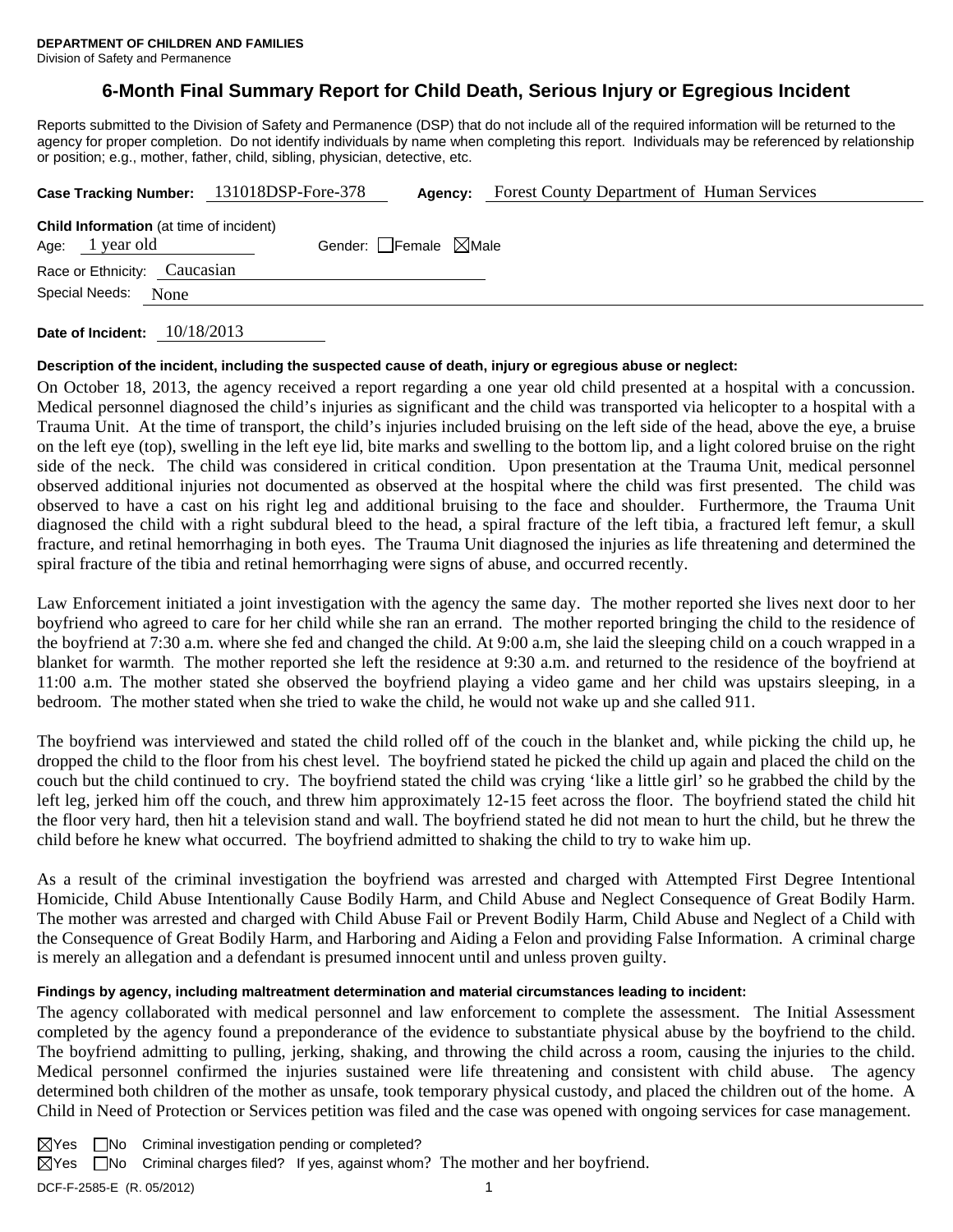### **Child's residence at the time of incident:**  $\boxtimes$  In-home  $\Box$  Out-of-home care placement

Complete the appropriate following section (A. or B. based on the child's residence at the time of the incident).

#### **A. Children residing at home at the time of the incident:**

**Description of the child's family** (includes household members, noncustodial parent and other children that have visitation with the child and / or in the child's family home):

 At the time of the incident, the child resided with his mother and five year-old sibling. The noncustodial father to the child had regularly scheduled visitation.

**Yes No Statement of Services:** Were services under ch. 48 or ch. 938 being provided to the child, any member of the child's family or alleged maltreater at the time of the incident, including any referrals received by the agency or reports being investigated at time of incident?

**If "Yes", briefly describe the type of services, date(s) of last contact between agency and recipient(s) of those services, and the person(s) receiving those services:**  N/A

**Summary of all involvement in services as adults under ch. 48 or ch. 938 by child's parents or alleged maltreater in the previous five years:** (Does not include the current incident.) N/A

**Summary of actions taken by the agency under ch. 48, including any investigation of a report or referrals to services involving the child, any member of the child's family living in this household and the child's parents and alleged maltreater.** (Does not include the current incident.)

(Note: Screened out reports listed in this section may include only the date of the report, screening decision, and if a referral to services occurred at Access. Reports that do not constitute a reasonable suspicion of maltreatment or a reason to believe that the child is threatened with harm are not required to be screened in for an initial assessment, and no further action is required by the agency.) N/A

#### **Summary of any investigation involving the child, any member of the child's family and alleged maltreater conducted under ch. 48 or ch. 938 and any services provided to the child and child's family since the date of the incident:**

The agency collaborated with medical personnel and law enforcement to complete the assessment. Based on information collected, the Initial Assessment completed by the agency found a preponderance of the evidence to substantiate physical abuse by the boyfriend to the child. The boyfriend admitting to pulling, jerking, shaking, and throwing the child across a room, causing the injuries to the child. Medical personnel confirmed the injuries sustained were life threatening and consistent with child abuse. The agency determined both children of the mother unsafe and took temporary physical custody, placing the children out of the home. A Child in Need of Protection or Services petition was filed and the case was opened with ongoing services for case management.

#### **B. Children residing in out-of-home (OHC) placement at time of incident:**

## **Description of the OHC placement and basis for decision to place child there:** N/A

**Description of all other persons residing in the OHC placement home:** N/A

**Licensing history:** Including type of license, duration of license, summary of any violations by licensee or an employee of licensee that constitutes a substantial failure to protect and promote the welfare of the child. N/A

| Summary of any actions taken by agency in response to the incident: (Check all that apply.) |
|---------------------------------------------------------------------------------------------|
|---------------------------------------------------------------------------------------------|

| $\times$ | Screening of Access report                           | Attempted or successful reunification             |
|----------|------------------------------------------------------|---------------------------------------------------|
|          | Protective plan implemented                          | Referral to services                              |
|          | Initial assessment conducted                         | Transportation assistance                         |
|          | Safety plan implemented                              | Collaboration with law enforcement                |
| $\times$ | Temporary physical custody of child                  | Collaboration with medical professionals          |
|          | Petitioned for court order / CHIPS (child in need of | Supervised visitation                             |
|          | protection or services)                              | Case remains open for services                    |
|          | Placement into foster home                           | Case closed by agency                             |
|          | <b>Placement with relatives</b>                      | Initiated efforts to address or enhance community |